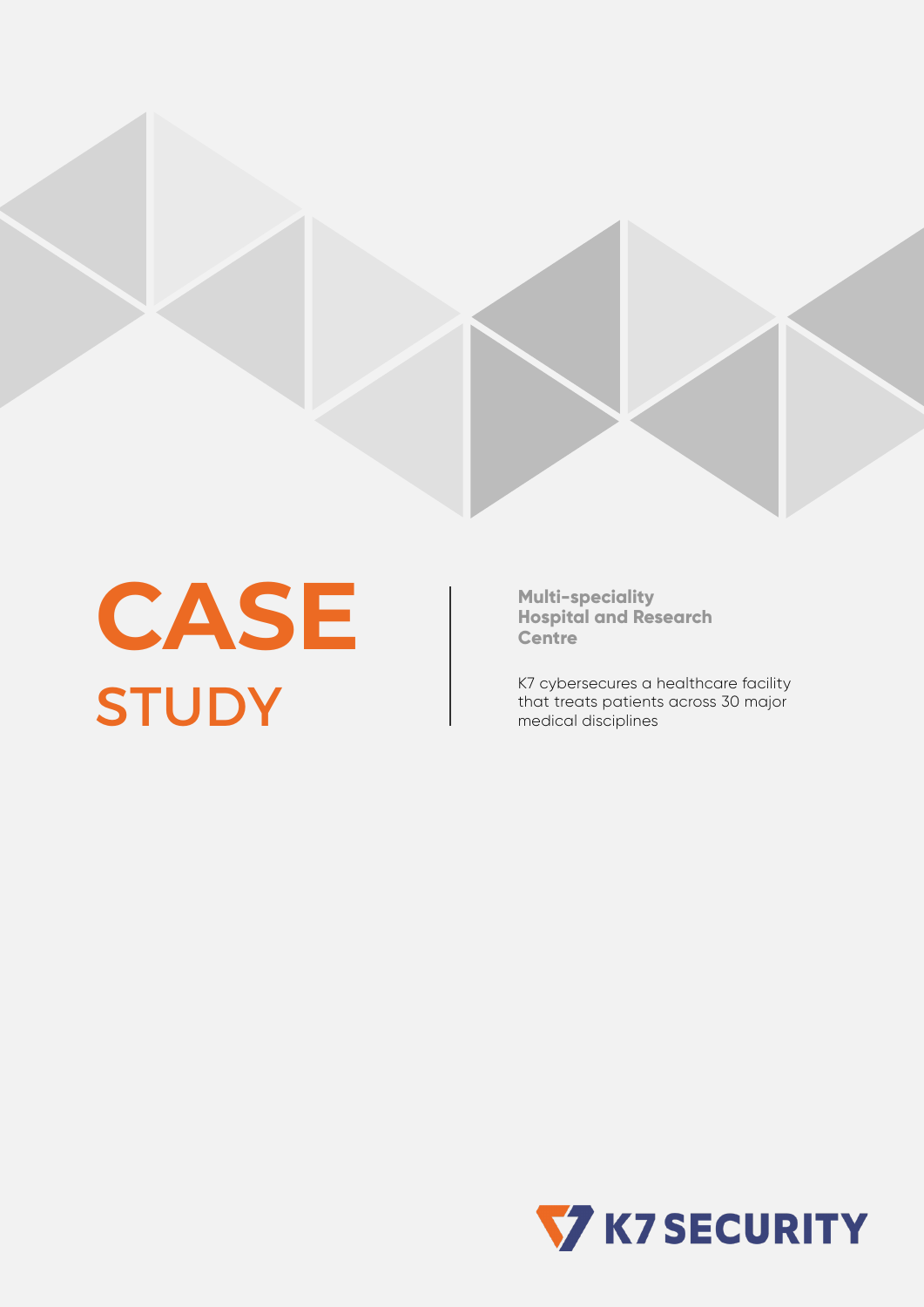**The hospital needs cybersecurity that matches the excellence of its healthcare. K7 Security delivers award winning protection and helps the client secure all their endpoints.**

### **Client Snapshot**

- **X** 730 Endpoints
- <sup>385</sup> Doctors
- >>> 30 major medical disciplines
- >>>>>>>Domestic and International patients

The hospital was established to make excellent, affordable healthcare accessible to everyone. Cybersecurity is a critical factor in executing this vision, ensuring that confidential information is securely recorded, stored, and accessed without fear of cyberthreats.

## **Cybersecurity for a Life-saving Facility**

#### **The Client's Cybersecurity Priorities**

- Complete protection covering all endpoints
- Reliable protection that can stop the latest cyberthreats
- Efficient protection that does not affect device or network performance
- Accommodates increase in users
- Ease of management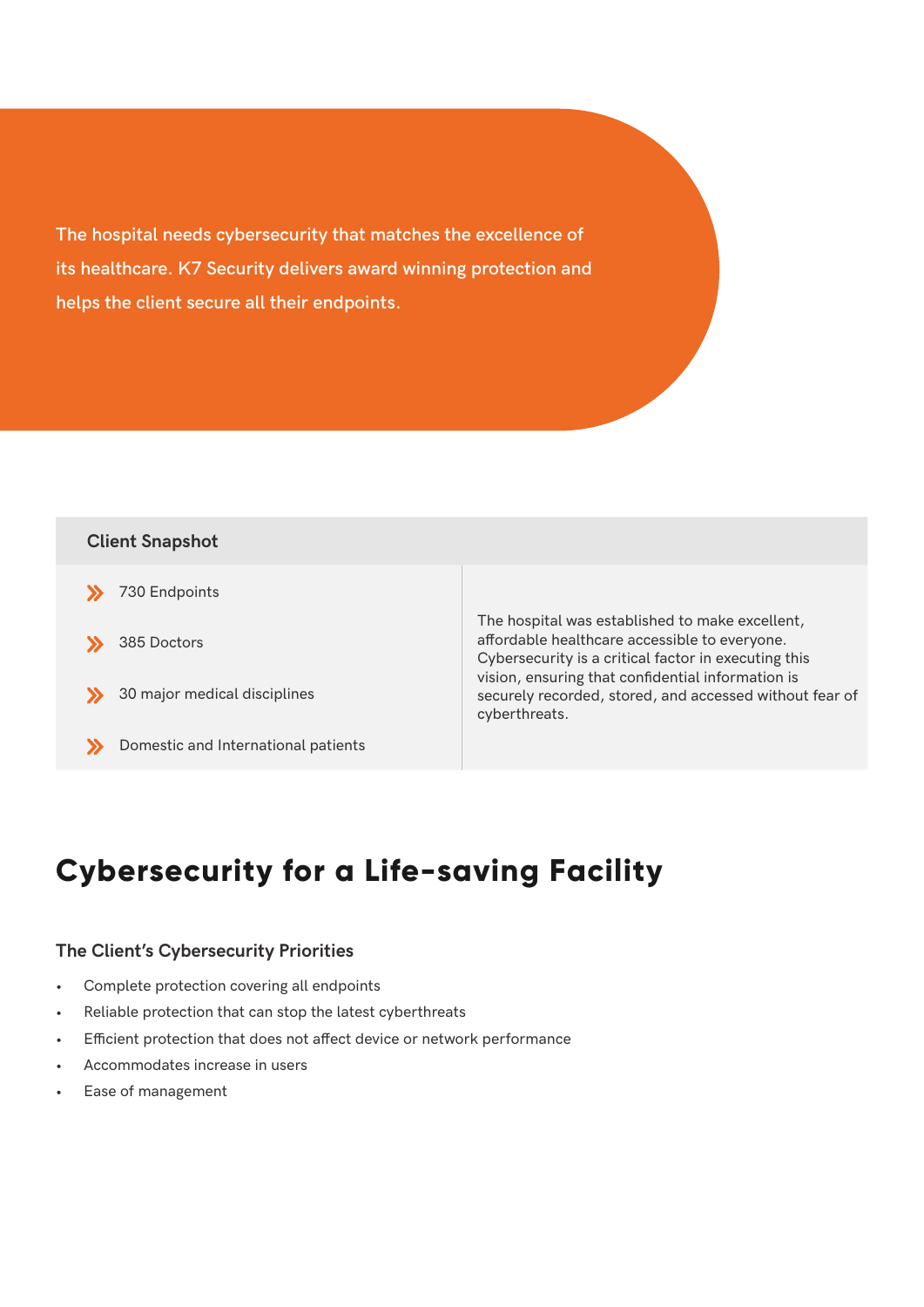### **Identifying and Securing Endpoints**

K7 Security's specialists first mapped the attack surface by collaborating with the client's IT team to analyse the IP addresses active in their IT ecosystem. An inventory of endpoints that needed to be protected was prepared in consultation with the client and K7 Endpoint Security was deployed on all identified endpoints.

#### **Comprehensive Protection Against Emerging Cyberthreats**

The client required a cybersecurity solution that provided immediate protection against new malware. They were reassured that K7 Security would meet their expectations as K7 analyses lakhs of malware samples a day to protect against identified threats and uses behaviour-based protection to stop zero-day attacks and obfuscated threats.

#### **Protection That Does Not Impact Performance**

The smooth functioning of a hospital requires endpoint security that does not degrade device or network performance. K7 Endpoint Security's lowimpact device protection has been independently tested and verified, and the small size of K7 malware updates and smart update management avoid degrading network performance.

#### **User Growth Does Not Impact Stability**

The client's IT team were pleased to see that adding users did not affect the stability of the console. Scalability has been proven by the number of users that the client has added without stability concerns since they first deployed K7 Endpoint Security.

#### **Simple Cybersecurity Management**

K7 Endpoint Security's console UI has been designed to be intuitive and informative, and supports quick changes to cybersecurity policy. The client's IT leaders are delighted that their team can manage cybersecurity with minimal effort, and resources can be released to address other IT priorities.

# **Why The Client Chose K7**

- Proactive customer service that ensures full-facility protection
- Own threat lab to quickly identify and stop threats
- $#1$  in AV-Comparatives' Performance Test
- Adding users does not impact performance
- Intuitive UI and hassle-free management